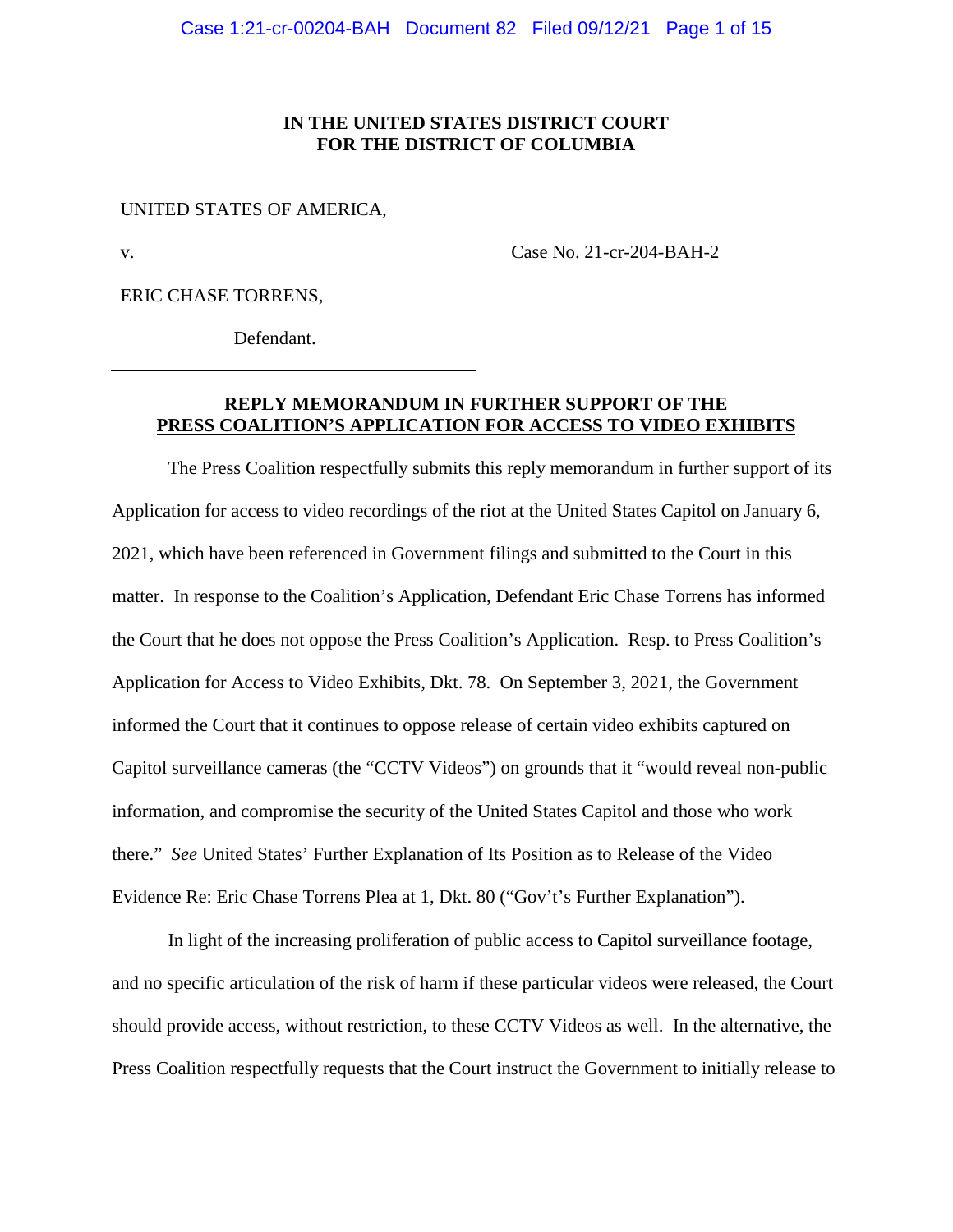#### Case 1:21-cr-00204-BAH Document 82 Filed 09/12/21 Page 2 of 15

the Coalition versions of the CCTV Videos narrowly redacting any information that poses a substantial likelihood of harm to the security interests in the Capitol building, and file a redaction log to enable the Court to assist the parties with any disputes over the redactions.

## **BACKGROUND**

On August 15, 2021, ahead of a plea agreement hearing requested by the parties, the Court directed the Government "to submit to the Court a report on the length and source(s) of the video evidence described in the Statement of Offense ('SOF'), which SOF provides the factual basis for the plea and was submitted by the government to the Court," and to "make such video evidence available for the Court's review." Minute Order of Aug. 15, 2021. The Court further directed the parties "to provide their positions . . . whether this video evidence may be made publicly available without restriction." *Id*.

The Defendant initially objected to public access to all videos, and the Government objected to release of the five CCTV Videos (identified as videos 4, 6, 7, 8, and 9) captured on the Capitol Police's security cameras. *See* United States' Report and Position Regarding Public Release of Video Evidence Re: Eric Chase Torrens Plea, Dkt. 67; Def.'s Position on Public Dissemination of Video Discovery Material, Dkt. 68.

At the August 19 plea agreement hearing, the Court stated it had requested that the Government submit the videos because of "accusations" that the Government was "cherrypicking excerpts from videotapes" when submitting exhibits in the Capitol riot prosecutions. *See*  Aug. 19, 2021 Hr'g Tr. 27:1-8. The Court also reminded the parties of the "strong presumption in favor of public access to judicial proceedings, including judicial records" and the public interest in the January 6 prosecutions:

At its core, the right of public access to judicial documents serves to provide the transparency of the Court's decision-making process. And when judicial documents are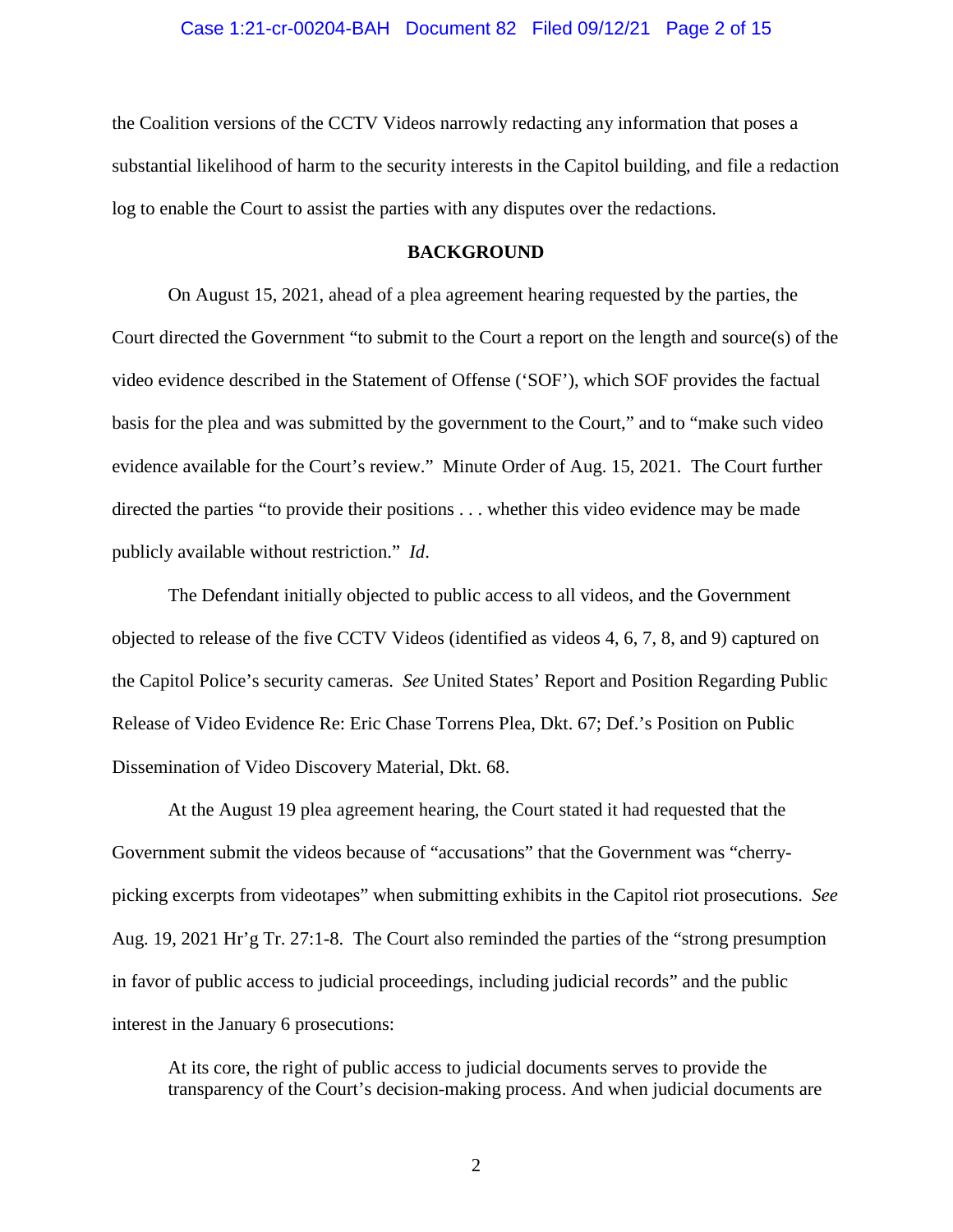### Case 1:21-cr-00204-BAH Document 82 Filed 09/12/21 Page 3 of 15

originally submitted by the government in connection with a criminal proceeding, that same value, core value, of transparency to the Court's decision-making process also provides important transparency to the decision-making and evaluation of the evidence by federal prosecutors.

So the cases arising from the events of January 6th have drawn much public attention due to the gravity and seriousness of what occurred that day; and despite the fact that the attack of the Capitol was broadcast on television -- not just in the United States, but globally -- and into the homes of millions of Americans, debate and dispute over what really happened that day continues.

In this context, it behooves the government to explain its prosecutorial decisions in how different kinds of conduct are being charged and resolved, and support those decisions with the evidence at hand.

*Id.* at 29:10-30:5.

Following the docketing of the Press Coalition's Application for access to the Video Exhibits, the Court asked the Government and Defendant to file responses. Defendant Torrens promptly informed the Court that he no longer opposes release of the video exhibits. Resp. to Press Coalition's Application for Access to Video Exhibits, Dkt. 78.

The Government, however, responded that it continues to object to release of the CCTV Videos. The Government relies on the Declaration of Thomas A. DiBiase, General Counsel to the U.S. Capitol Police, which states that under the "mosaic theory," the release of "a significant volume of footage provides a road-map for those who may seek to repeat the events of January 6th." Gov't's Further Explanation at 1-2. The Government also represents that (1) the CCTV Videos "show an entrance into the Capitol building and entry and exit points into and out of the Crypt" and "when combined with other footage from nearby cameras, could be used to track individual rioters moving through the building thereby creating a visual pathway which other bad-actors could use in planning their breach point and pathway for future attacks;" (2) the videos reveal "how law enforcement responded to the attack," and future rioters could piece together "combat and crowd control techniques;" and (3) the cameras "have different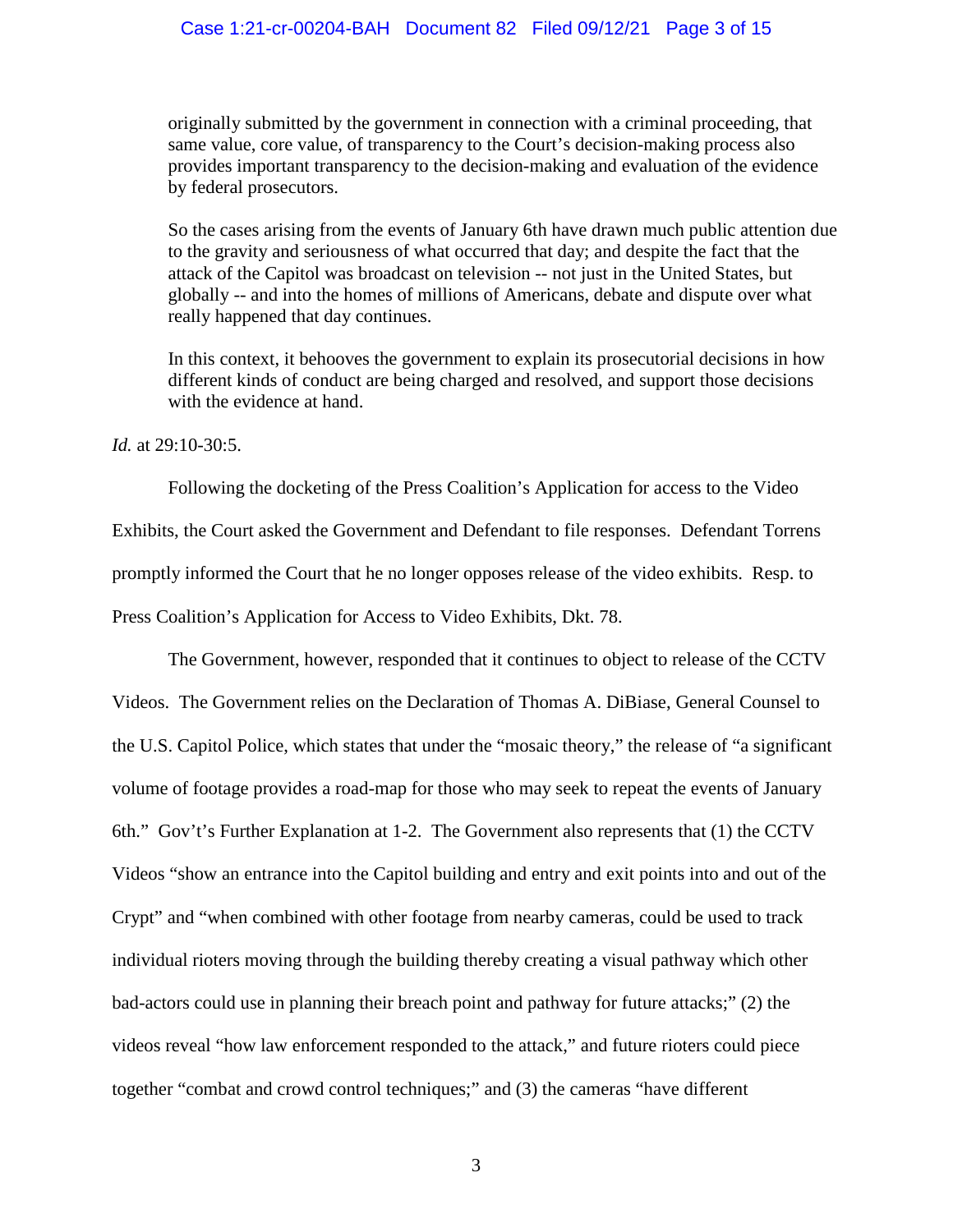## Case 1:21-cr-00204-BAH Document 82 Filed 09/12/21 Page 4 of 15

technological capabilities," meaning some may be pan-tilt-zoom ("PTZ") cameras whereas some may be fixed cameras, and disclosure of this information would implicate security concerns. *Id.*  at 1-3.

## **ARGUMENT**

The Court has already determined the CCTV videos are judicial records subject to a "strong presumption in favor of public access to judicial proceedings, including judicial records." Aug. 19 Hr'g Tr. 29:10-30:5. As judicial records, a First Amendment and common-law right of access applies. *See Press-Enterprise Co. v. Superior Court*, 478 U.S. 1, 3 (1986) (recognizing First Amendment right of access); *Leopold v. United States,* 964 F.3d 1121 (D.C. Cir. 2020) (releasing judicial records based on common-law right of access); *see also United States v. Jackson*, 2021 U.S. Dist. LEXIS 49841, at \*16-22 (D.D.C. Mar. 17, 2021) (ordering release of video exhibits submitted at a detention hearing in another Capitol riot case after concluding they are judicial records subject to the "strong presumption in favor of public access" under the common law and applying the six-factor test articulated in *United States v. Hubbard*, 650 F.2d 293 (D.C. Cir. 1980)<sup>1</sup>); *In re Application for Access to Certain Sealed Video Exhibits*, 2021 U.S. Dist. LEXIS 122124, \*11-15 (D.D.C. June 30, 2021) (same). The Government has not met its burden to overcome this presumption on the record here.

## **A. The Government's position here contradicts its position in other riot cases.**

As the Court noted in its August 16 Minute Order, by objecting to release of the CCTV Videos, the Government contradicts the position it has taken in at least six other pending Capitol

 $\overline{a}$ 

<sup>&</sup>lt;sup>1</sup> Those factors are: (1) the need for public access to the documents at issue; (2) the extent of previous public access to the documents; (3) the fact that someone has objected to disclosure, and the identity of that person; (4) the strength of any property and privacy interests asserted; (5) the possibility of prejudice to those opposing disclosure; and (6) the purposes for which the documents were introduced during the judicial proceedings. *Hubbard*, 650 F.2d at 317-22.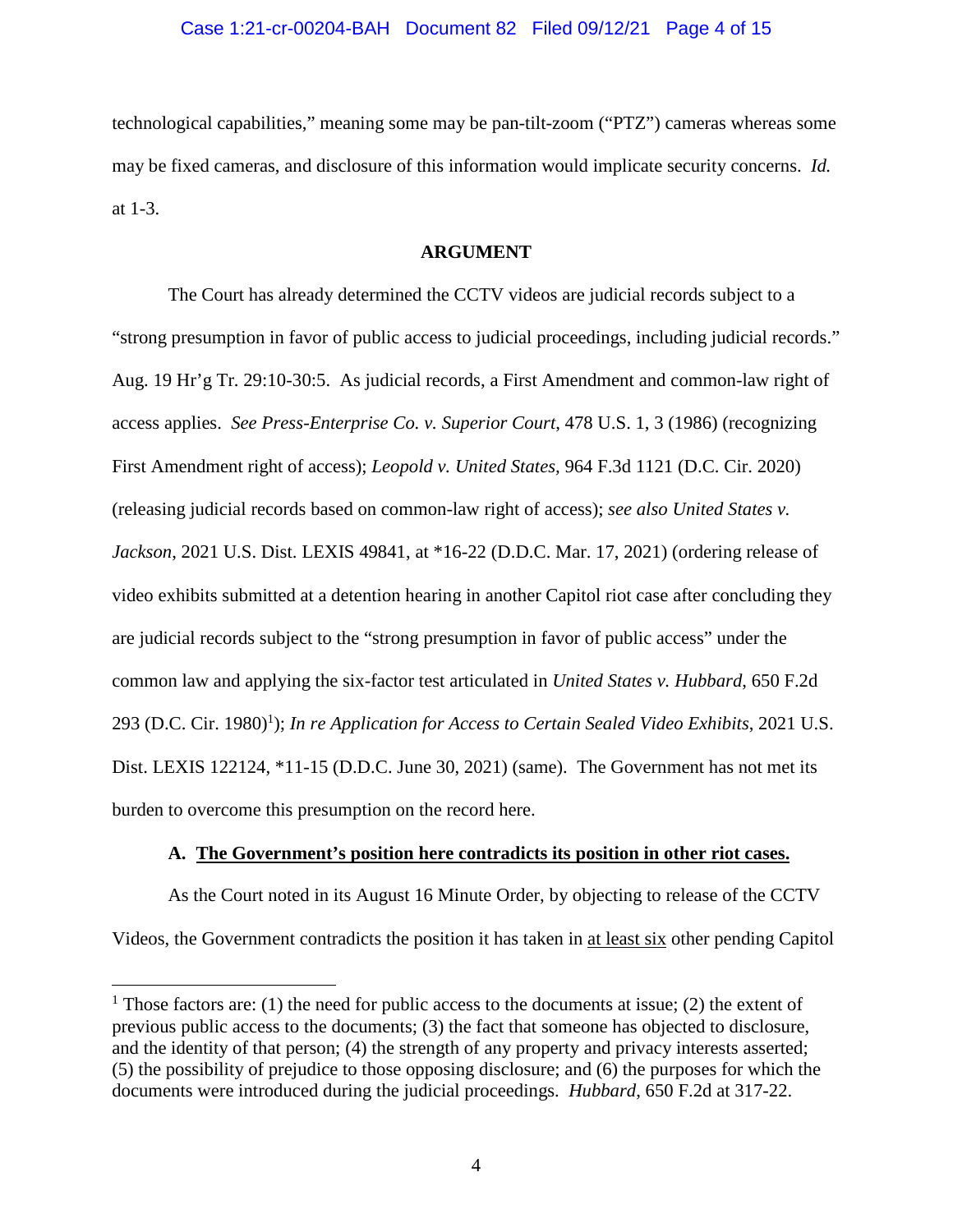#### Case 1:21-cr-00204-BAH Document 82 Filed 09/12/21 Page 5 of 15

riot prosecutions, where it has chosen not to contest the release of Capitol surveillance footage. *See, e.g*., Minute Order of July 2, 2021, *In re Application for Access to Certain Sealed Video Exhibits*, 21-mc-74-EGS (ordering release of CCTV video exhibits shown in *United States v. Cua*, 21-cr-107-RDM-1, after the Government indicated that "it and Mr. Cua are in agreement that the video . . . can be released"); Minute Order of June 19, 2021, *United States v. Morss*, 21 cr-40-TNM-5 (ordering release of videos, including four clips of CCTV footage, after "neither the government nor the defense objects to the release"); Minute Order of June 23, 2021, *United States v. Owens*, 21-cr-286-BAH (ordering release of video exhibits, including two CCTV video clips, to the Press Coalition based on the parties' consent); Minute Order of June 24, 2021, *In re Application of Press Coalition for Certain Sealed Video Exhibits*, 21-mc-85-CRC (ordering release of four video compilations shown to the court in *United States v. Egtvedt*, 21-cr-177, which included CCTV footage, after "both the government and the defendant have indicated their consent to the release"); *Jackson*, 2021 U.S. Dist. LEXIS 49841, at \*2 (noting the Government took no position on a Press Coalition member's request for release of Capitol surveillance videos shown at a detention hearing); United States' Second Supp. Resp. to Expedited Mot. for Public Access to Certain Sealed Video Exhibits, *In re Application of Press Coalition for Certain Sealed Video Exhibits*, 21-mc-34-TFH, Dkt. 8 (withdrawing objection to release of Capitol surveillance videos shown to the court in *United States v. Tanios*, 21-cr-222- TFH-2).

Additionally, during the House impeachment proceedings, fourteen different CCTV video clips were shown alongside a graphic depicting the rioters' movements through the Capitol building. *See full video of how insurrection at Capitol unfolded*, CNN (Feb. 10, 2021), https://www.cnn.com/videos/politics/2021/02/10/security-footage-capitol-riot-plaskett-timeline-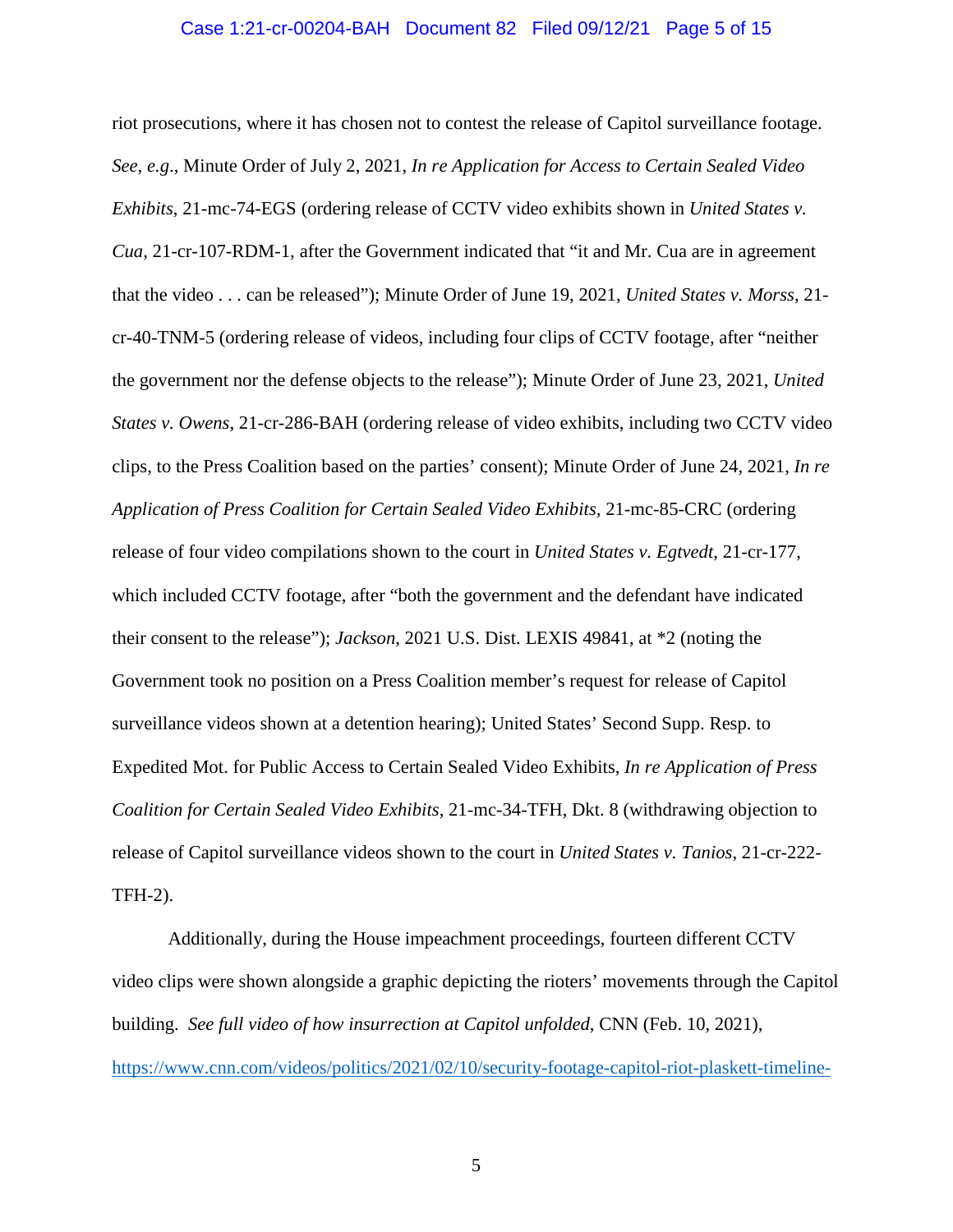## Case 1:21-cr-00204-BAH Document 82 Filed 09/12/21 Page 6 of 15

impeachment-trial-two-vpx.cnn (Capitol security video shown at 12:30, 17:30, 21:40, 22:50, 33:40, 34:34 during President Trump's second impeachment trial); *Impeachment Trial Shown Video of Assault of House and Senate Chambers and Shooting of Ashli Babbitt*, CSPAN (Feb. 10, 2021), https://www.c-span.org/video/?c4945108/impeachment-trial-shown-video-assaulthouse-senate-chambers-shooting-ashli-babbitt (Capitol security video shown at 1:20, 4:40, 8:05,

11:20, 12:40, 14:40, 16:30, 18:40).

 $\overline{a}$ 

Through releases pursuant to Coalition member requests, as well as video shown during the impeachment proceedings, a total of 28 CCTV video clips depicting the Capitol riots have been released. The clips appear to have been captured from 21 different CCTV cameras, and 18 of these CCTV cameras capture the Capitol interior. *See, e.g., Video Evidence Shown in the Capitol Insurrection Criminal Cases*, ProPublica (July 27, 2021),

https://projects.propublica.org/jan-6-video-evidence/ (compiling videos provided to the Press

Coalition, thirteen of which are CCTV video clips);<sup>2</sup> *News4 Obtains Video of Alleged Baseball* 

*Bat Attack at US Capitol Insurrection*, NBCWashington (Mar. 18, 2021)

https://www.nbcwashington.com/news/local/news4-obtains-video-of-alleged-baseball-bat-attackat-us-capitol-insurrection/2611519/ (CCTV footage shown at 1:06).

<sup>&</sup>lt;sup>2</sup> Those CCTV videos are "IMG\_4100.mov" under "USA v. Anderson;" "Detention Ex 4 Cua.mp4" under "USA v. Cua;" "BWC and CCTV of Incident.mp4" under "USA v. Egtvedt" (including two CCTV video clips); "Exhibit H- Par 21- 22.mp4," "Exhibit J- Par 25-26.mp4," "Exhibit L-Par 27-28.mp4" and "Exhibit N- Par 31-34.mp4" under "USA v. Morss;" "Exhibit 3 - Rotunda doors.mp4" and "Exhibit 4 - Rotunda doors.mp4" under "USA v. Owens;" "Exhibit 11 - Video Upper Terrace West-1.mp4" and "Exhibit 12 - Video Upper Terrace West-2.mp4" under "USA v. Tanios;" and "Ex. 5 - USCP - Lower West Terrace - 16.48.38.mp4" under "USA v. Whitton."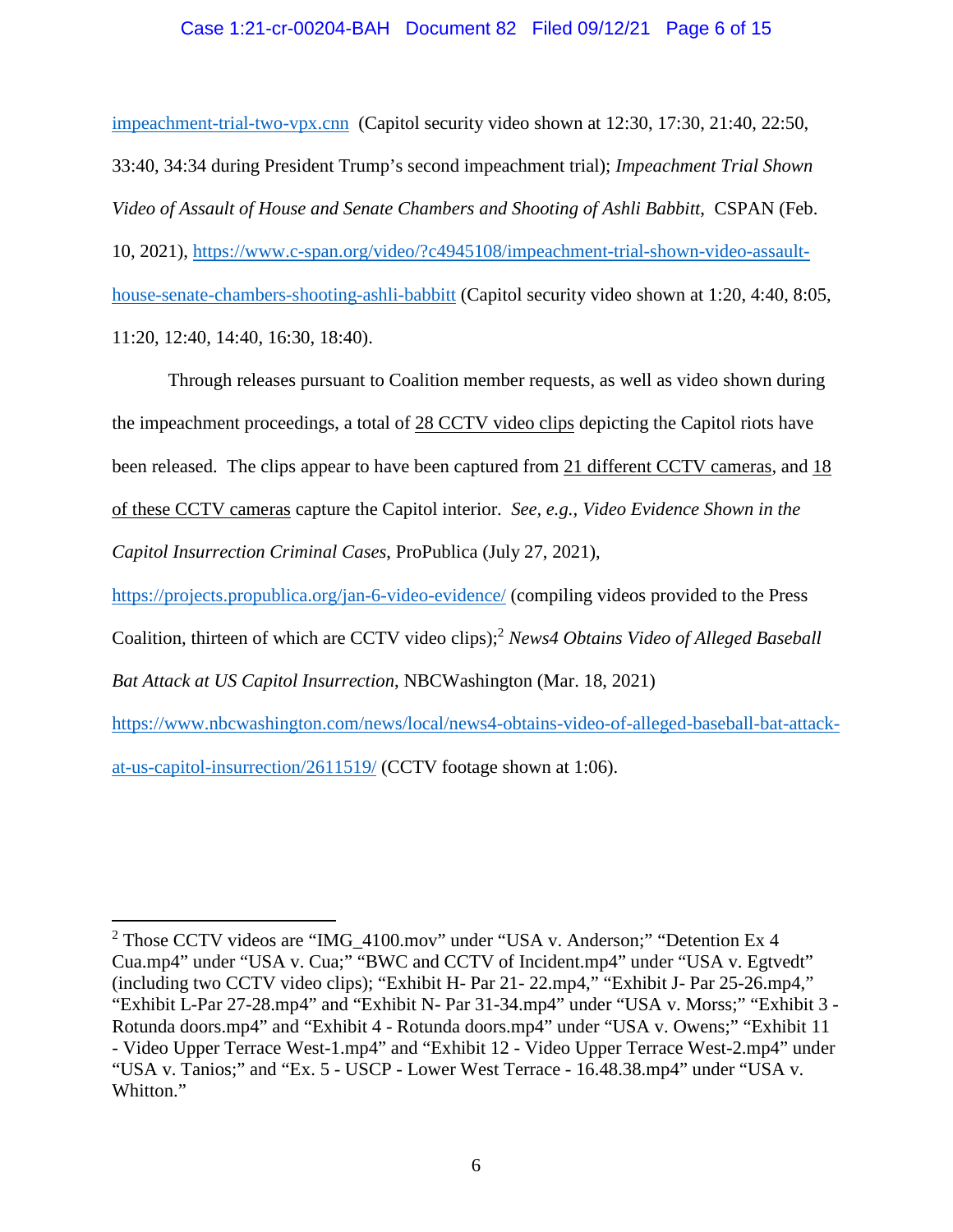#### **B. The Government's rationale for secrecy does not withstand scrutiny.**

Because the First Amendment right of access applies to the CCTV Videos, they must be released because the Government has not shown that sealing them "is essential to preserve higher values and is narrowly tailored to serve that interest." *Dhiab v. Trump,* 852 F.3d 1087, 1102 (D.C. Cir. 2017) (Williams, J., concurring) (quoting *Press-Enter. Co.*, 478 U.S. at 9). The common-law right of access similarly creates a presumption of access to judicial records, which the Government "can rebut only by showing competing interests that compel a conclusion that justice requires maintaining a seal." *Leopold*, 964 F.3d at 1129.

The Government has not demonstrated that its security concerns defeat the First Amendment and common-law presumptions of access, or that full denial of the Press Coalition's request for access to the CCTV Videos is essential to preserve those interests.

### **1. The rioters' movements through the Capitol are already trackable.**

According to the Government, the CCTV Videos "show an entrance into the Capitol building and entry and exit points into and out of the Crypt" and "when combined with other footage from nearby cameras, could be used to track individual rioters moving through the building thereby creating a visual pathway which other bad-actors could use in planning their breach point and pathway for future attacks." Gov't's Further Explanation at 1-2. But the rioters' movements through the Capitol are already easily followed through publicly accessible videos online.

For example, in two of the publicly available videos the Government submitted to the Court in response to its August 16 Minute Order, which are 31 minutes and 44 minutes in length, rioters document their journey beginning outside the Capitol, then entering the Capitol building and navigating the hallways, and eventually moving into the Crypt. *See* United States' Report and Position Regarding Public Release of Video Evidence Re: Eric Chase Torrens Plea, No. 2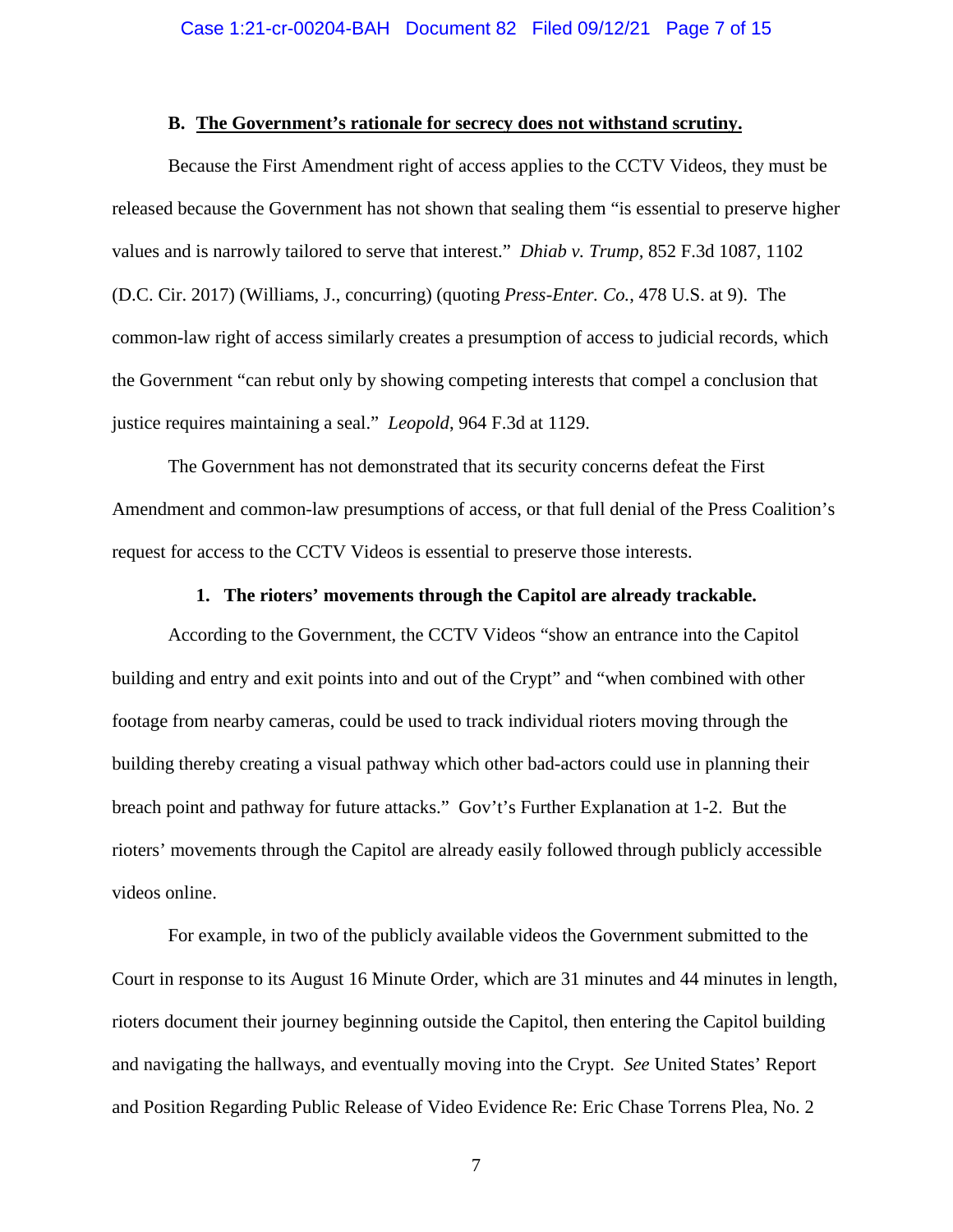### Case 1:21-cr-00204-BAH Document 82 Filed 09/12/21 Page 8 of 15

and 3; *see also Patriots Storm Congress Raw Footage Includes Execution of Ashli Babbitt,*  BANNED.video https://cantcensortruth.com/watch?id=5ff6857e00bac0328da8e888 (rioter enters the Crypt at 14:00); *Extended Footage Charts Rioters Breaking Into Capitol And Battling Police*, YouTube (Jan. 29, 2021), https://www.youtube.com/watch?v= E-6bRNfx2c (rioter enters the Crypt at 24:50). Other videos recorded by rioters who entered the Crypt and moved through the Capitol are also available online. *See, e.g., What Parler Saw During the Attack on the Capitol*, Jan, 17, 2021), https://projects.propublica.org/parler-capitol-videos/ (collecting more than 500 videos posted by the rioters on January 6 on the website Parler, five of which were filmed inside the Crypt). $3$ 

Presented with a similar situation in the *Anderson* case, where the defendant challenged the "Highly Sensitive" designation of a CCTV video clip and the Government had previously released footage from the same Capitol security camera, Judge Contreras recently described the DiBiase Declaration as "very, very generalized" and noted that when the Government has already released footage from the same camera, "the already thin reed snaps." July 28, 2021 Hr'g Tr. at 5:20-6:6, 10:8-21. Judge Contreras thus ordered the Government to remove its "Highly Sensitive" designation in that case so that the defendant could share the CCTV video clip with the press. Order, *United States v. Anderson*, 21-cr-215-RC, Dkt. 37.

 $\overline{a}$ 

<sup>&</sup>lt;sup>3</sup> The videos recorded inside the Crypt are accessible at the following links: https://projects.propublica.org/parler-capitol-videos/?id=C6CA3XcXO87g; https://projects.propublica.org/parler-capitol-videos/?id=c4k8U92UeYTx; https://projects.propublica.org/parler-capitol-videos/?id=4wIDySD7tKxo; and https://projects.propublica.org/parler-capitol-videos/?id=c5OGpk9fnFPA. One video recorded by a rioter shows the individual entering the Capitol and walking through a series of hallways and rooms, including the Crypt. *See* https://projects.propublica.org/parler-capitolvideos/?id=NYRHCOsbj0bi.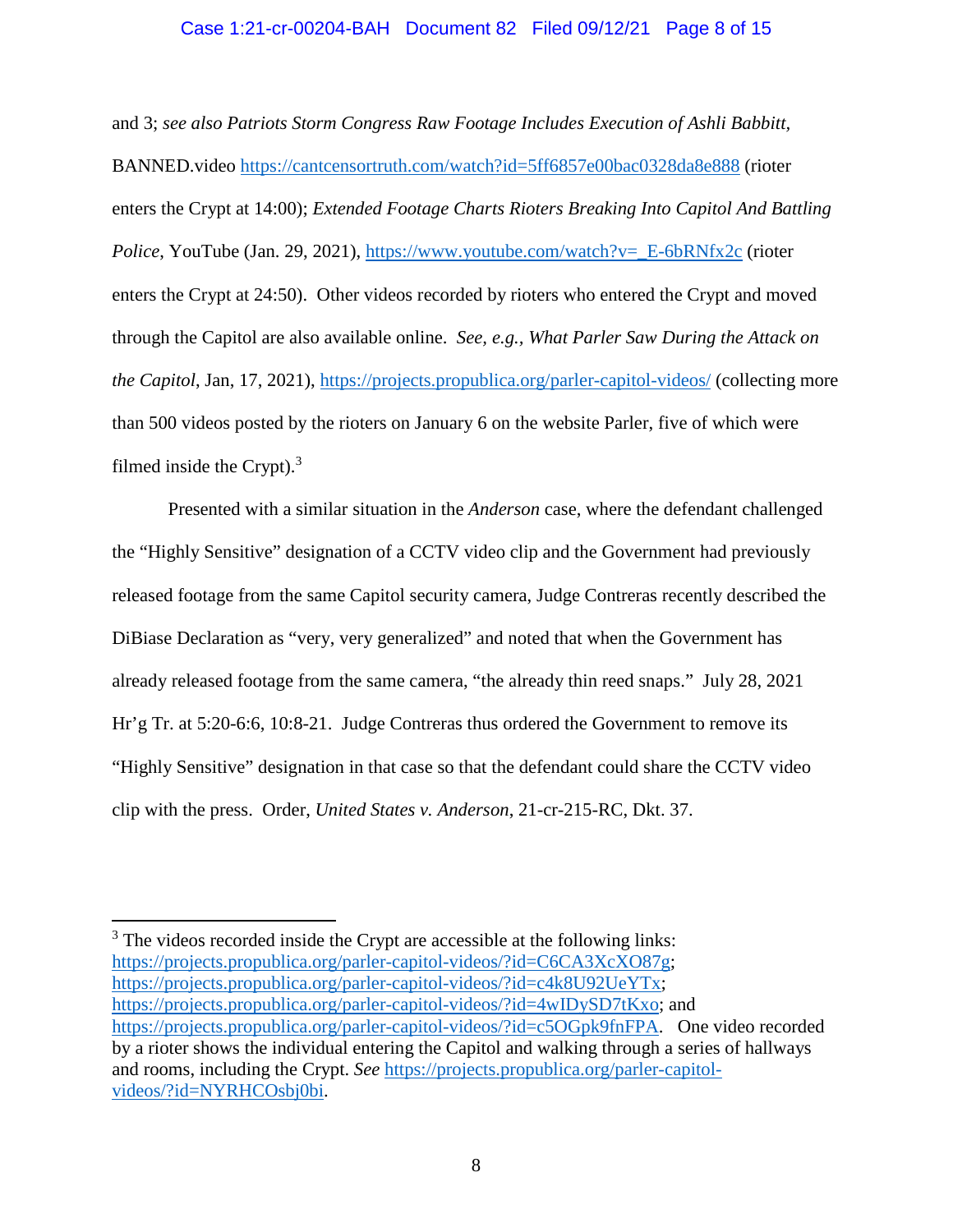## Case 1:21-cr-00204-BAH Document 82 Filed 09/12/21 Page 9 of 15

Indeed, the Government submitted the same DiBiase Declaration four months ago with its initial opposition to release of CCTV video exhibits in the *United States v. Tanios* riot case, and then abandoned its opposition altogether. *See* Decl. of Thomas A. DiBiase ("DiBiase Decl.), *In re Application of Press Coalition for Certain Sealed Video Exhibits*, 21-mc-34-TFH, Dkt. 4-1; United States' Second Supp. Resp. to Expedited Mot. for Public Access to Certain Sealed Video Exhibits, Dkt. 8 (withdrawing objection to release of Capitol surveillance videos). Since then, footage from many different Capitol CCTV cameras has been released to the public. *See supra*  Part A.

The D.C. Circuit addressed an analogous situation in *Washington Post v. Robinson*, where the Post sought access to the plea agreement of a district employee who cooperated with an investigation into Mayor Marion Barry. 935 F.2d 282, 283-85 (D.C. Cir. 1991). The government argued that the record should remain sealed because it "was part of an ongoing criminal investigation that might be compromised or that might embarrass innocent parties if publicized," because "release of the agreement may [have made] it difficult to secure the cooperation of other witnesses," and because "the safety of [the cooperator] and his family would have been placed at risk." *Id*. at 291 (citation, internal marks, and alterations omitted). The district court rejected these speculative concerns, reasoning that the substantial amount of already-public information about the investigation and the cooperator's involvement, including information reported by the press, meant that unsealing the plea agreement "could hardly have posed any additional threat to the ongoing criminal investigation." *Id*. at 292 (emphasis added).

Because the public already has access to an enormous volume of videos from inside the Capitol, the Government likewise cannot demonstrate that releasing these CCTV Videos would expose any new information about the rioters' actions on January 6 or otherwise present a further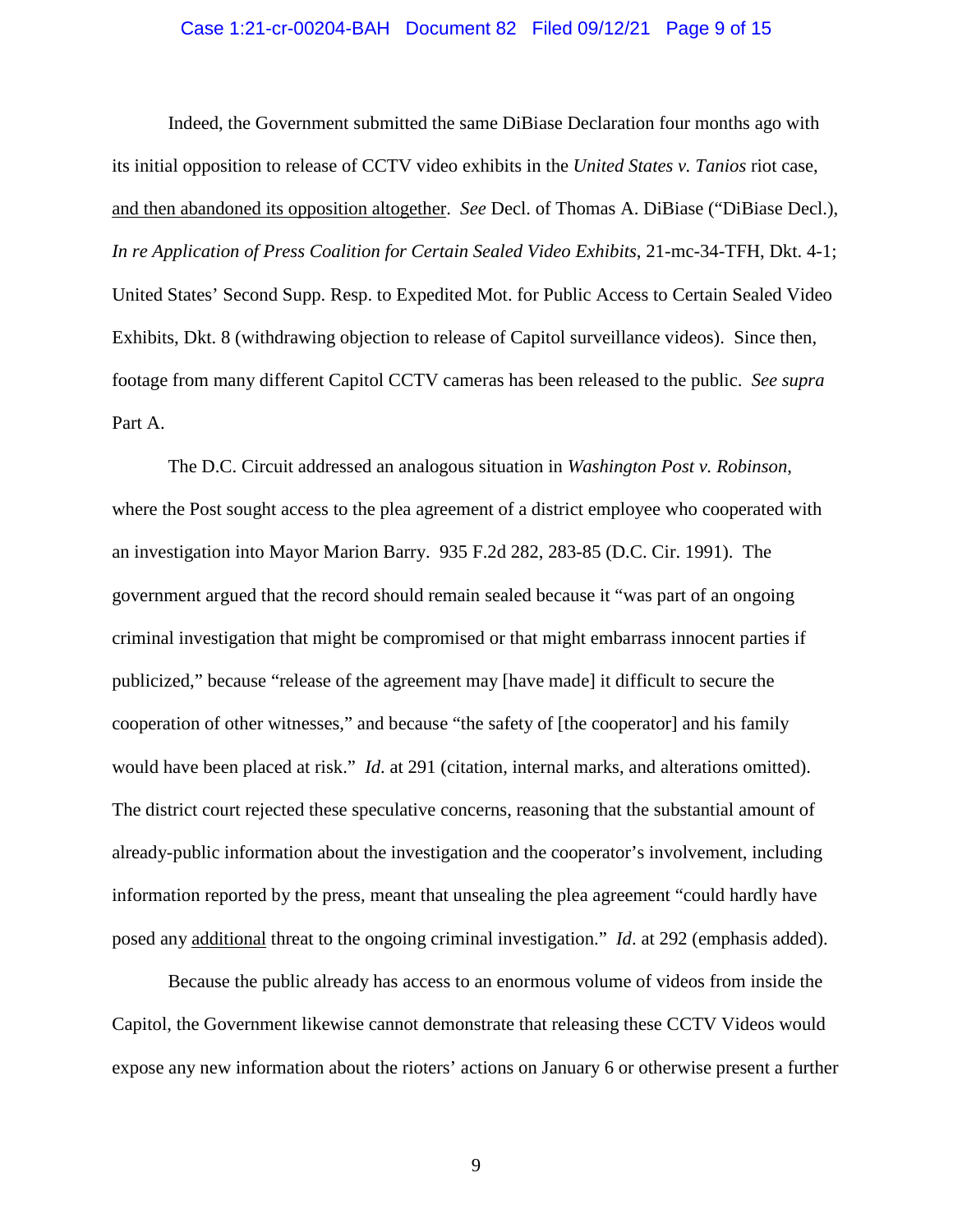### Case 1:21-cr-00204-BAH Document 82 Filed 09/12/21 Page 10 of 15

threat to the security of the Capitol. And any speculative security concern should not outweigh the public's interest in viewing evidence that substantiates the basis for a guilty plea. The Court should therefore order the Government to remove that designation from the CCTV Videos and to make the CCTV Videos available to the press and the public.

# **2. Videos depicting law enforcement's actions on January 6 are also already publicly accessible.**

Scores of hours of footage showing law enforcement officers attempting to control and remove rioters are also available online, which undermines the Government's argument that disclosure of the CCTV Videos would "reveal[] police tactics and capabilities" and enable future rioters to overcome law enforcement in the Capitol building. Gov't's Further Explanation at 3. For example, the Government itself has released video depicting officers becoming overwhelmed by the rioters, as well as officers effectively controlling rioters and taking swift and heroic action to protect Members of Congress. *See, e.g., See full video of how insurrection at Capitol unfolded*, CNN (Feb. 10, 2021), https://www.cnn.com/videos/politics/2021/02/10/securityfootage-capitol-riot-plaskett-timeline-impeachment-trial-two-vpx.cnn at 14:10 (officer seen spraying rioters breaking into the building then being overwhelmed by the crowd); *id* at 18:20 (Capitol Officer Eugene Goodman seen leading Sen. Mitt Romney to safety in a Capitol hallway); *id* at 22:24 (Officer Goodman seen leading rioters away from the Senate Chambers door and toward other officers); *News4 Obtains Video of Alleged Baseball Bat Attack at US Capitol Insurrection*, NBCWashington (Mar. 18, 2021)

https://www.nbcwashington.com/news/local/news4-obtains-video-of-alleged-baseball-bat-attackat-us-capitol-insurrection/2611519/, at 1:06 (rioters seen pushing through a line of officers inside the Capitol); *Maryland man physically confronts police multiple times at Capitol riots, new video shows*, WUSA9 (June 25, 2021) https://www.wusa9.com/article/news/national/capitol-riots/new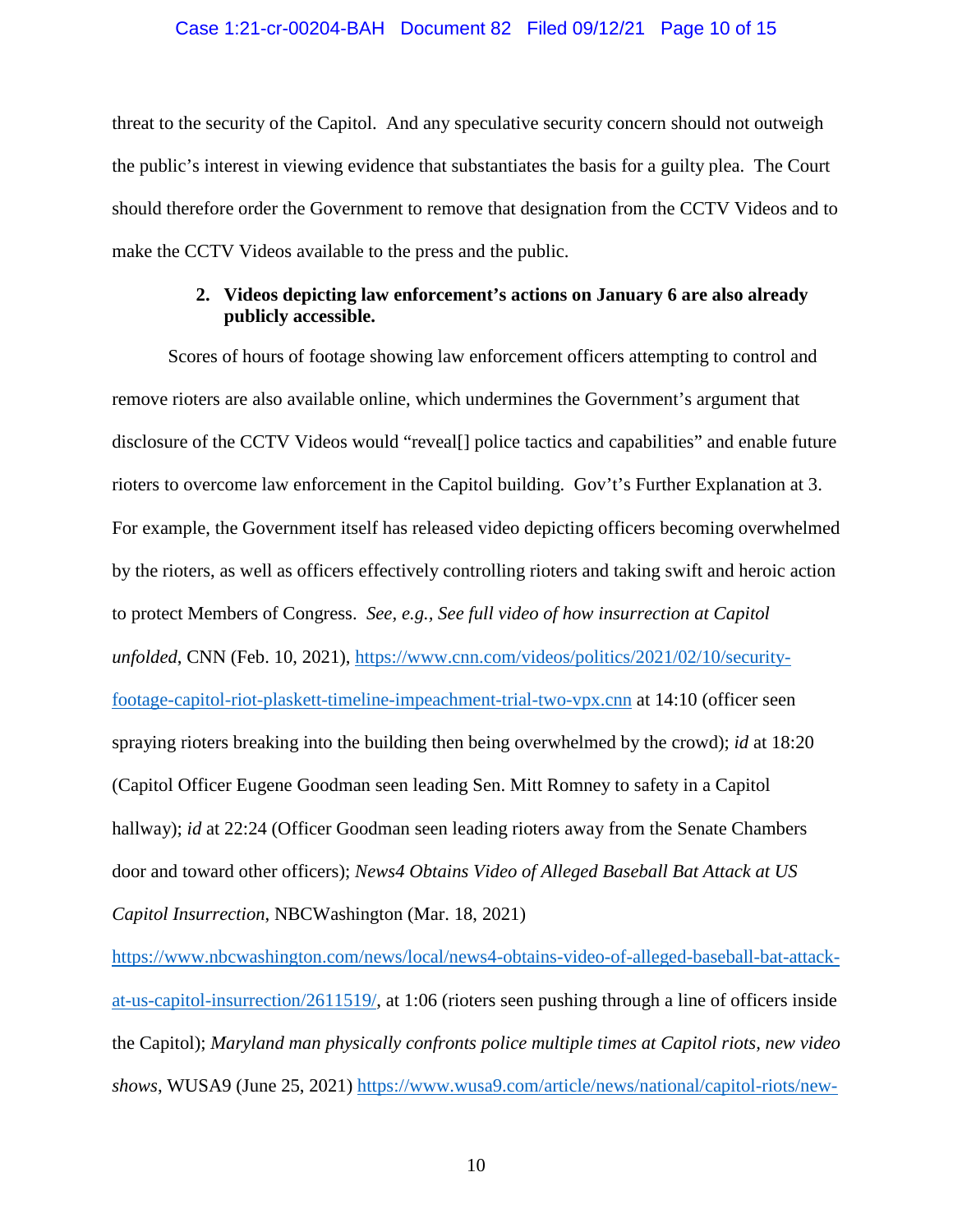capitol-riots-videos-police-confrontation-maryland-man-daniel-egtvedt/65-7fc0c9f0-ee08-4d76 b81f-8bc069949eff (officers seen pulling Capitol riot defendant Daniel Dean Egtvedt to the ground and forcing him outside the building in video recorded on several different cameras).

Additionally, through applications and motions filed by the news media, including this Coalition, nearly 50 videos captured on officers' body-worn cameras reflecting the officers' movements and points of view have been released.<sup>4</sup> And, as noted, rioters shared more than 500 videos on the dark web on January 6, and many of these videos depict law enforcement officers attempting to control the crowd.

 $\overline{a}$ 4 *See, e.g.,* Minute Order of August 8, 2021, *United States v. Gieswein*, 21-cr-24-EGS (releasing three BWC videos); Minute Order of July 23, 2021, *United States v. Sabol*, 21-cr-35-EGS-1 (releasing video exhibits, including three BWC videos); Minute Order of July 22, 2021, *United States v. Morss*, 21-cr-00040-TNM-5 (releasing video exhibits, including six BWC videos); Minute Order of July 19, 2021, *In re Application for Access to Certain Sealed Video Exhibits*, 21-mc-86-CJN (releasing four BWC video exhibits from *United States v. McKellop*, 21-cr-268- CJN); Minute Order of July 9, 2021, *United States v. Perkins*, 21-cr-447-CJN-4 (releasing two BWC videos); Minute Order of July 8, 2021, *In re Press Coalition's Motion for Access to Video Exhibits*, No. 21-mc-84-EGS (releasing video exhibits from *United States v. Whitton,* 21-cr-35- EGS-5, including three BWC videos); Minute Order of July 3, 2021, *In re Application for Access to Certain Sealed Video Exhibits*, 21-mc-89-TSC (releasing five video exhibits from *United States v. Foy*, 21-cr-108-TSC-1, including one BWC video); Minute Order of July 6, 2021, *In re Application for Access to Certain Sealed Video Exhibits*, 21-mc-82-ABJ (releasing one BWC video exhibit from *United States v. Sibick*, 21-cr-291-ABJ-1); Minute Order of June 28, 2021, *In re Application for Access to Video Exhibit*, 21-mc-80-TJK; Minute Order of June 25, 2021, *United States v. McHugh*, 21-mj-00436-GMH-1 (releasing nine BWC videos); Minute Order of June 23, 2021, *United States v. Owens*, 21-cr-286-BAH (releasing two BWC videos); Minute Order of June 23, 2021, *United States v. Mock*, 21-mj-469-RMM-1 (releasing two BWC videos); Minute Order of June 21, 2021*, In re Application for Access to Video Exhibits,* 21-mc-76-TJK; Minute Order of June 17, 2021*, In re Application for Access to Certain Sealed Video Exhibits*, 21-mc-77-RCL (releasing four video exhibits submitted in *United States v. Fairlamb*, 21-cr-120- RCL-1, including one BWC video); Minute Order of June 17, 2021, *In re Application for Access to Video Exhibits*, 21-mc-83-APM (releasing BWC video submitted in *United States v. Webster*, 21-cr-208-APM-1); Minute Order of June 16, 2021, *In re Application for Access to Video Exhibits*, 21-mc-79-TNM; *see also* Mem. Op. and Order, *In re Application for Access to Video Exhibits,* No. 21-mc-75-PLF (ordering release of all video exhibits other than sealed Capitol surveillance videos the Government represented "contain sensitive information about the U.S. Capitol surveillance system").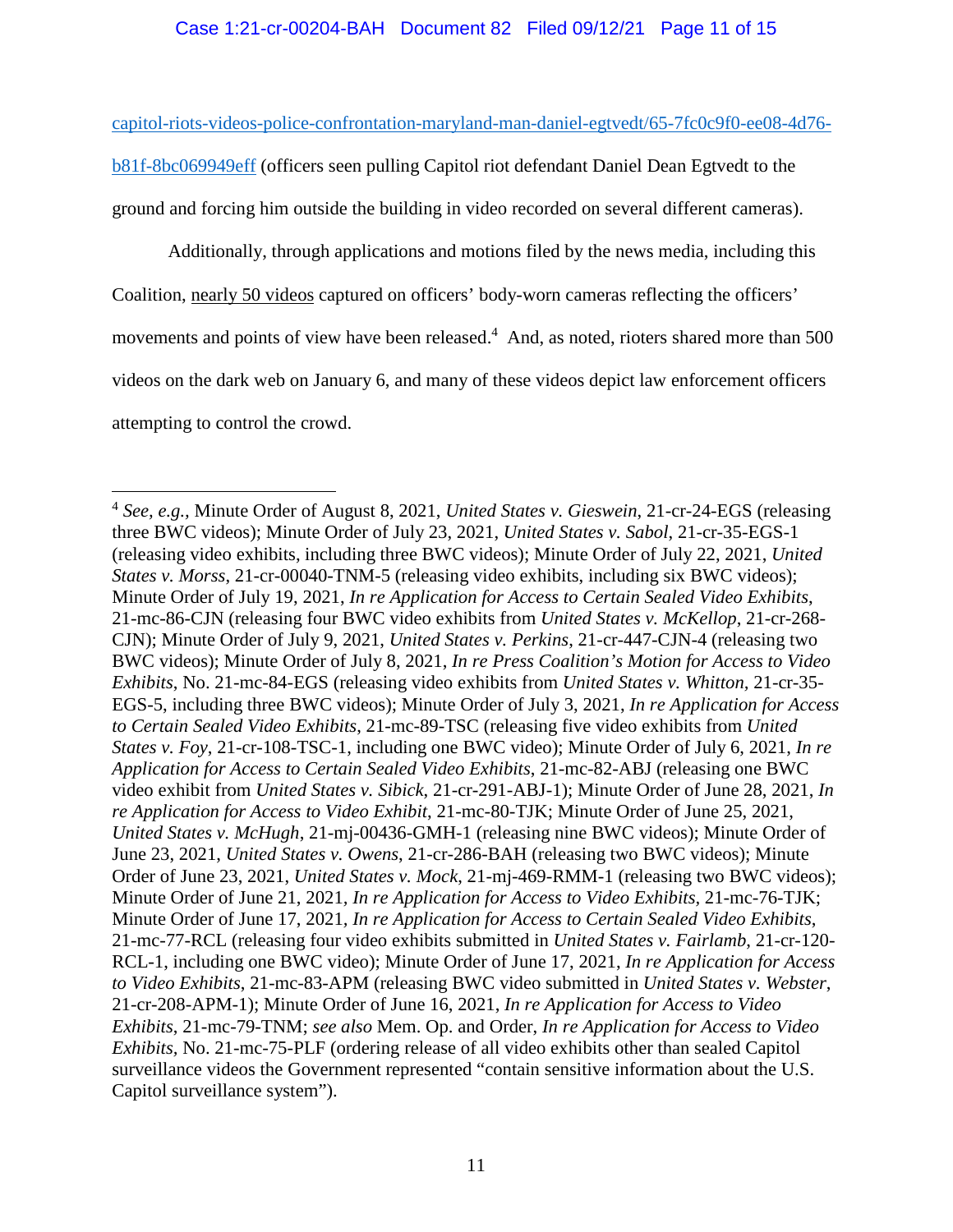### Case 1:21-cr-00204-BAH Document 82 Filed 09/12/21 Page 12 of 15

The Government nevertheless argues disclosure of the CCTV Videos would reveal "how law enforcement responded to the attack" and piece together "combat and crowd control techniques" used inside the Capitol against the rioters. *See* Gov't's Further Explanation at 3. This presumably is an allusion to the facts of *Dhiab*, in which the D.C. Circuit denied a request by news outlets for release of video depicting guards at Guantanamo Bay removing a detainee from his cell and force-feeding him because of potential national security harms. 852 F.3d 1087. Specifically, the panel found a potential risk that disclosure "would enable detainees, assisted by outside militants, to develop countermeasures to the guards' cell-extraction and enteral-feeding techniques." *Id.* at 1096. But Guantanamo Bay is a high-security prison and other videos of these particular law enforcement techniques were not publicly available, whereas in this case, video of officers interacting with the rioters in the Capitol have been heavily circulated by the Government as well as the rioters. They simply do not depict analogous confidential security measures or techniques as the videos that were ordered sealed in *Dhiab.* 

Because the Government cannot demonstrate that disclosure of the CCTV Videos will create any additional threat of disclosure of unknown law enforcement techniques used to diffuse unwelcome crowds inside the Capitol, the argument fails to overcome the First Amendment and common-law presumption of access. *Robinson*, 935 F.2d at 292.

# **3. The Government has not adequately articulated the likely harm from disclosure of CCTV camera capabilities to justify sealing the CCTV Videos.**

Continued withholding of the CCTV Videos is appropriate only if "specific, on the record findings are made" demonstrating that sealing of judicial records is "essential to preserve higher values." *Dhiab*, 852 F.3d at 1092. Sealing would therefore be appropriate here only if the Government showed a "substantial probability of harm to national security" from release of the CCTV Videos. *Id*. at 1097. The Government has not made that showing. Additionally, in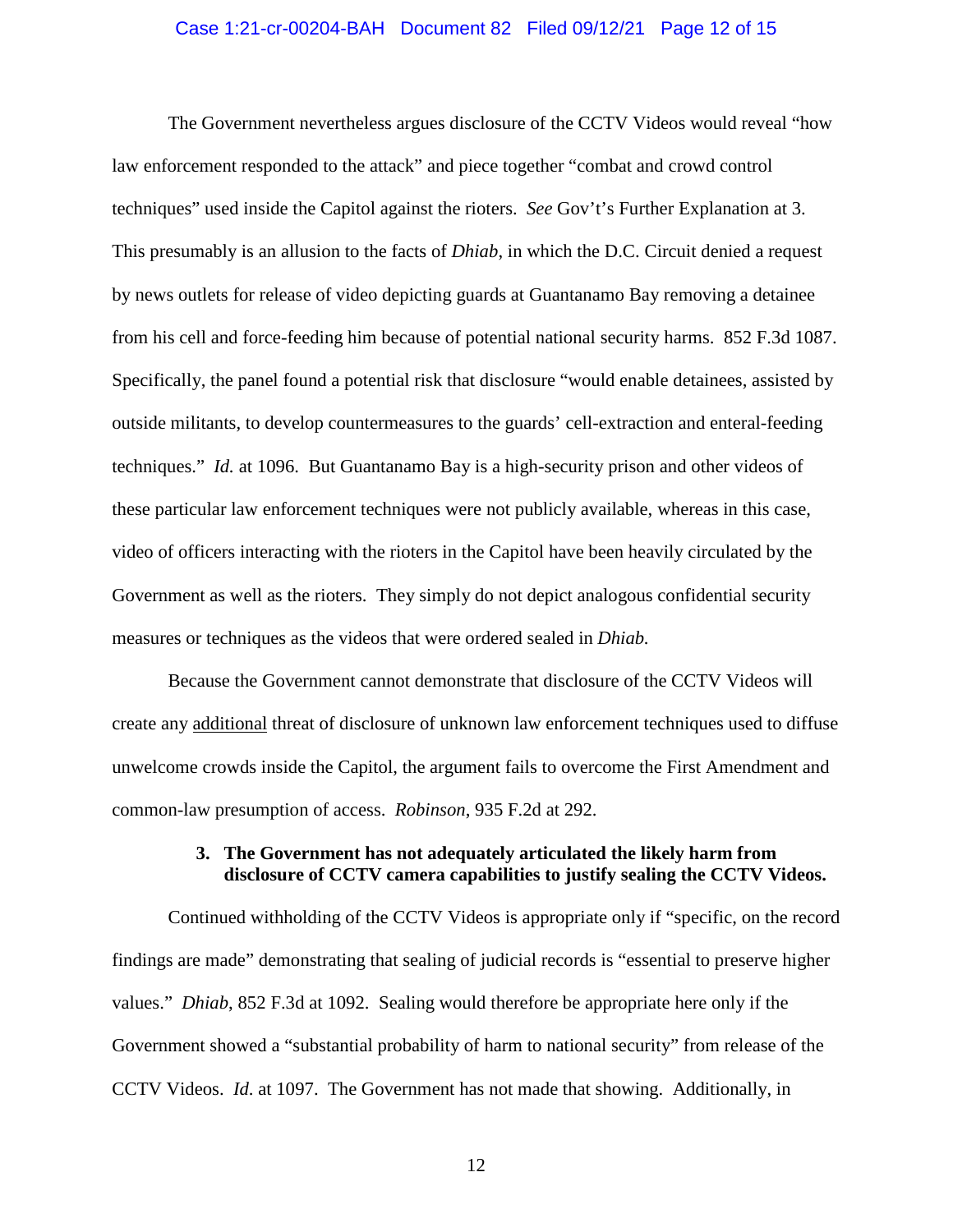## Case 1:21-cr-00204-BAH Document 82 Filed 09/12/21 Page 13 of 15

deciding whether to grant the Government's request, the Court must consider whether there are "reasonable alternatives short of" complete denial of access to these judicial records. *Press-Enterprise Co.*, 478 U.S. at 14; *Robinson*, 935 F.2d 282, 283-85; *see also Jackson*, 2021 U.S. Dist. LEXIS 49841, at \*23 n.4 (in granting access to Capitol riot video exhibits based on the common law right of access, rejecting a potential argument because "alternative remedies exist"). The Government has not provided enough information for the Court to make such a finding.

First, the Government has not provided specific information about the national security risks in disclosing these CCTV Videos. The Government represents that "different cameras have different technological capabilities" and that "cameras have the ability to pan, tilt and zoom." Gov't's Further Explanation at 1. Nowhere does the Government represent that these CCTV cameras have those capabilities. Additionally, the Press Coalition attaches to this reply the Declaration of media attorney and photojournalist Mickey H. Osterreicher, who has more than forty years' experience working with camera technologies and attests to the commonplace nature of the types of cameras the Government describes. According to Mr. Osterricher, "PTZ capabilities are not remarkable or unique technologies for security cameras" and "most CCTV cameras part of a robust security system have these capabilities." Decl. of Mickey H. Osterreicher ¶ 7. To overcome its burden to demonstrate a "substantial probability of harm," the Government must do more than make, at best, a soft suggestion that commonplace technologies may be deployed in the Capitol.

Second, the Government has not demonstrated that a categorical withholding of the CCTV Videos, rather than releasing narrowly redacted footage, is necessary to secure the national security interest. As Mr. Osterreicher explains, if the CCTV Videos are not fixed views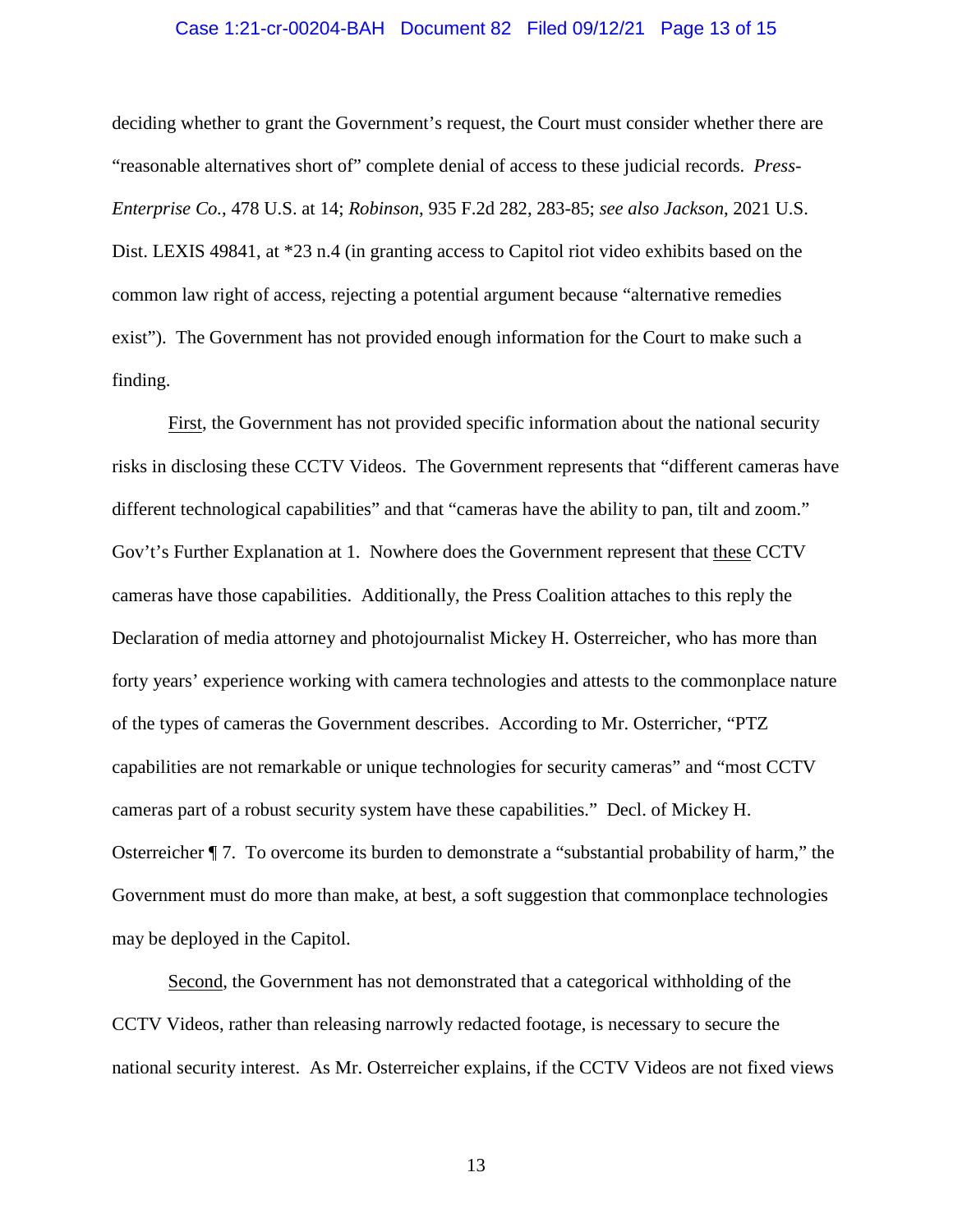### Case 1:21-cr-00204-BAH Document 82 Filed 09/12/21 Page 14 of 15

of the scenes in and around the Crypt, the Government can edit out any transitions to different perspectives that reflect a demonstrable security risk, and may also remove the time stamp to avoid disclosing any unique capabilities of a specific camera. Osterreicher Decl. ¶ 8. Likewise, to avoid disclosing the "substantially different quality" of the CCTV Videos, "those videos could be dubbed (copied) in such a way as to make them all appear of the same quality." *Id.* ¶ 10.

Because the Press Coalition has demonstrated that the Government has not met its burden to withhold any footage, the Government, at the very least, should be ordered to release narrowly redacted images. And for transparency and to establish a record for any further proceedings, the Government should also be ordered to submit a log of the redactions.

### **CONCLUSION**

For the foregoing reasons, the Press Coalition respectfully requests that the Court order the Government to release all of the requested videos, without restriction, within 72 hours. In the alternative, the Coalition respectfully requests that the Government be ordered to release the video footage with narrow redactions and submit a redaction log.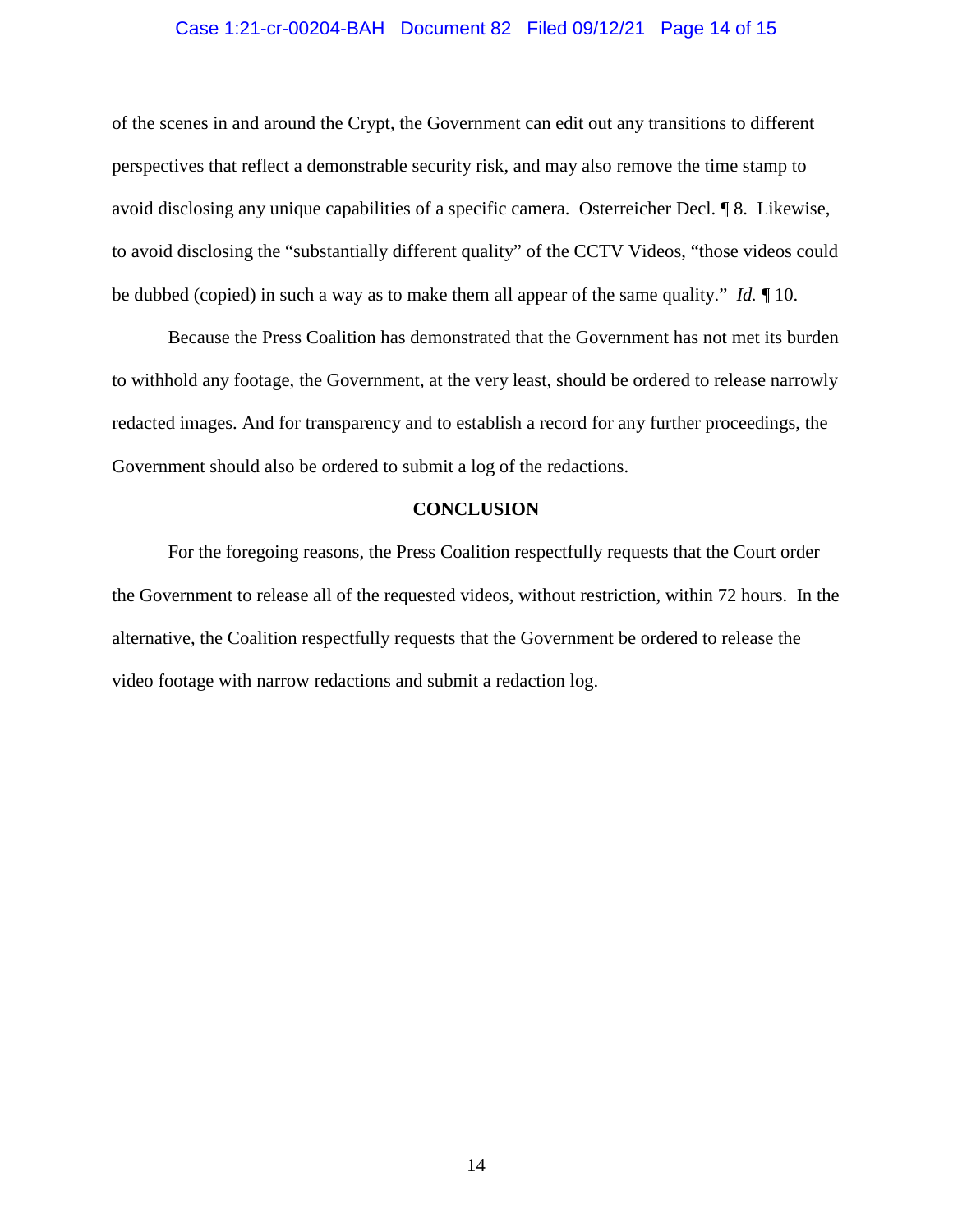Dated: September 12, 2021

Respectfully submitted,

## BALLARD SPAHR LLP

/s/ *Charles D. Tobin* Charles D. Tobin (#455593) Maxwell S. Mishkin (#1031356) Lauren Russell (#1697195) 1909 K Street, NW, 12th Floor Washington, DC 20006 Telephone: (202) 661-2200 Fax: (202) 661-2299 tobinc@ballardspahr.com mishkinm@ballardspahr.com russelll@ballardspahr.com

*Counsel for the Press Coalition*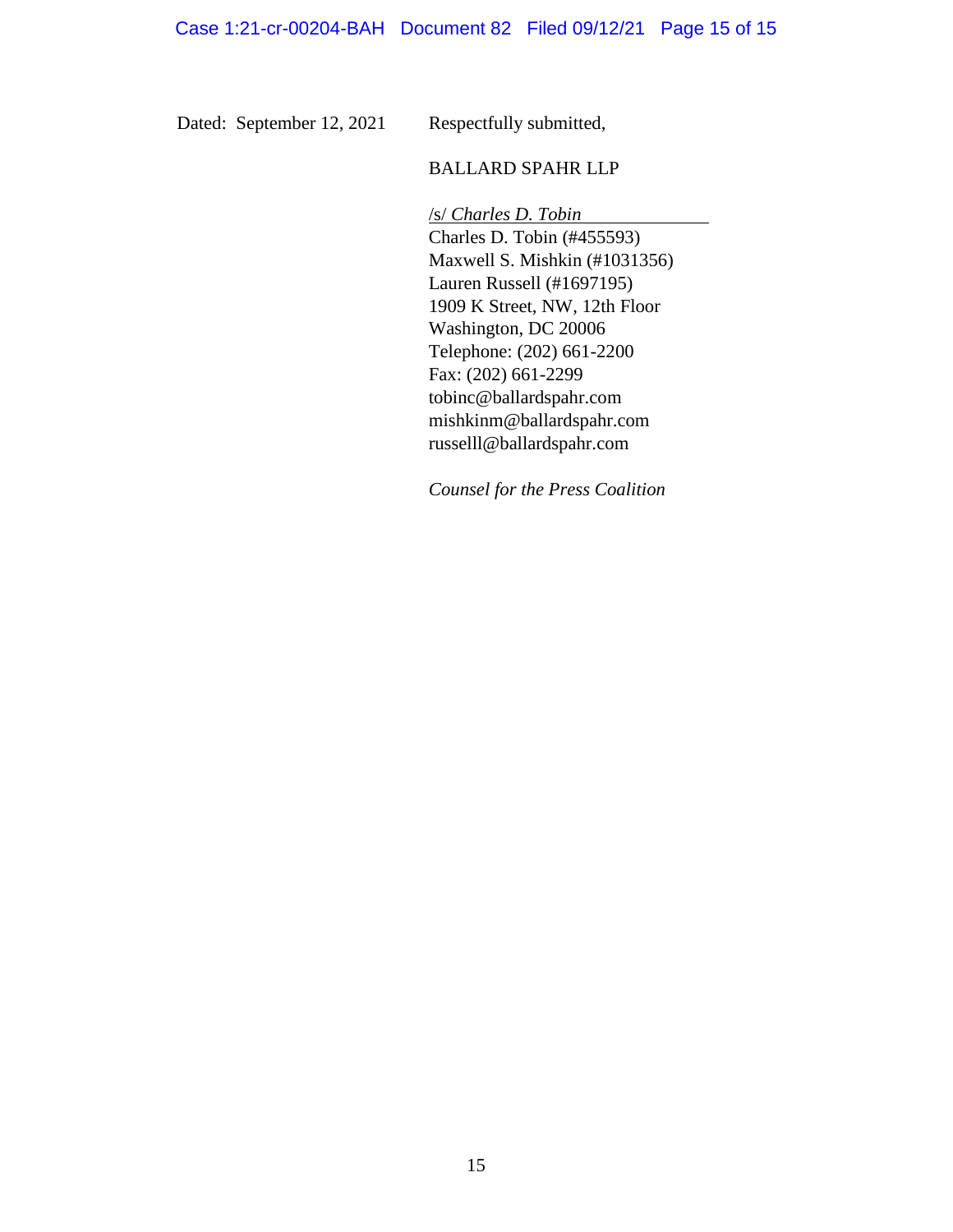# **IN THE UNITED STATES DISTRICT COURT FOR THE DISTRICT OF COLUMBIA**

UNITED STATES OF AMERICA,

v.

Case No. 21-cr-204-BAH-2

ERIC CHASE TORRENS,

Defendant.

# **DECLARATION OF MICKEY H. OSTERREICHER**

I, Mickey H. Osterreicher, have personal knowledge of the following facts and will testify to them, if called to do so:

1. I am an attorney licensed to practice in the state of New York, and I have more than 20 years' experience practicing law with a focus on First Amendment and media law. I have been general counsel to the National Press Photographers Association since 2006 and an attorney at the law firm Finnerty Osterreicher & Abdulla in Buffalo, New York since 2019. Through my law practice, I have become well-versed in how journalists gather the news, including newsgathering through cameras in the courtroom and media access to public proceedings and records.

2. In fact, prior to practicing law, I worked full-time as a staff photographer, videographer and producer at various news outlets. Specifically, I was a staff photographer for the *Buffalo Courier-Express* from 1973 to 1982, and I served as a staff photographer, reporter, editor, and producer for the Buffalo news station WKBW-TV from 1982 to 2004. I have continued to work on freelance still photography and video projects for national news outlets throughout my legal career.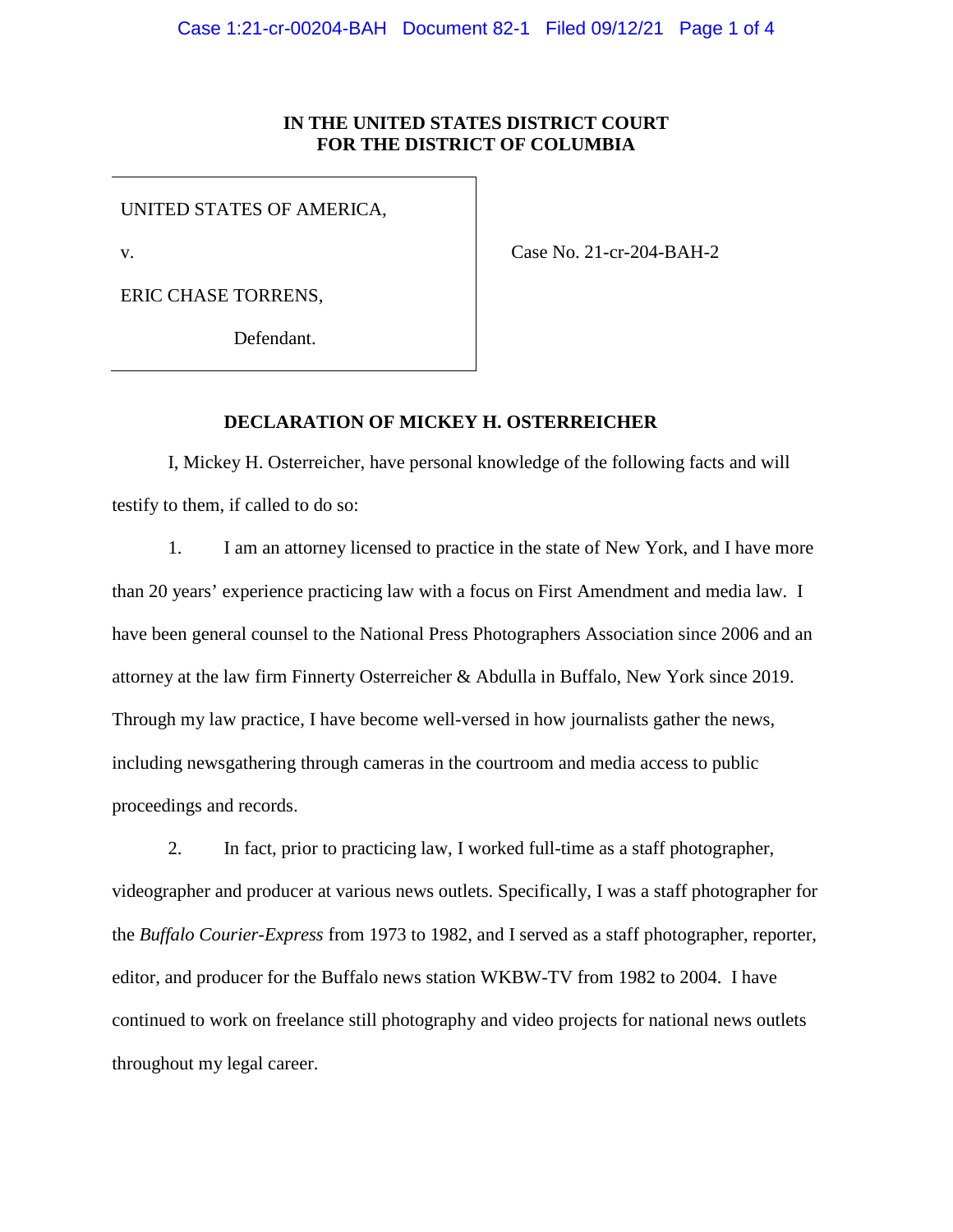### Case 1:21-cr-00204-BAH Document 82-1 Filed 09/12/21 Page 2 of 4

3. In 2015, the Society of Professional Journalists named me as a "Fellow of the Society," the highest professional honor given by the Society for extraordinary contribution to the profession, and I was inducted into the Buffalo Broadcasters Hall of Fame in 2021 for my visual journalism and legal advocacy on behalf of the profession.

4. Through my work as a professional photojournalist, I have taken, reviewed and edited many videos images captured by all types of cameras, and I am generally familiar with the capabilities of many different types of cameras and lenses. I specifically have experience with pan-tilt-zoom (PTZ) cameras, meaning cameras that may be remotely rotated, tilted, and zoomed in or out, from my decades of work at WKBW-TV. I also have experience reviewing and editing footage captured by security cameras and included in news reports.

5. I have reviewed the Government's filing titled United States' Further Explanation of Its Position as to Release of the Video Evidence Re: Eric Chase Torrens Plea submitted on September 3, 2021 in this matter, as well as the Declaration of Thomas A. DiBiase referenced in the Government's Further Explanation.

6. In its Further Explanation, the Government represents "different cameras have different technological capabilities," and while "some cameras have the ability to pan, tilt and zoom ('PTZ')", "other cameras do not have that capability." *See* United States' Further Explanation at 1.

7. Based on my experience with security-system videos during my news reporting, PTZ capabilities are not remarkable or unique technologies for security cameras. In fact, most Closed-Circuit Television (CCTV) cameras that are a part of a robust security system have these capabilities and are so common that the Government links to a Wikipedia explanation related to television production in a footnote. *Id.* at 2. PTZ permits security professionals remotely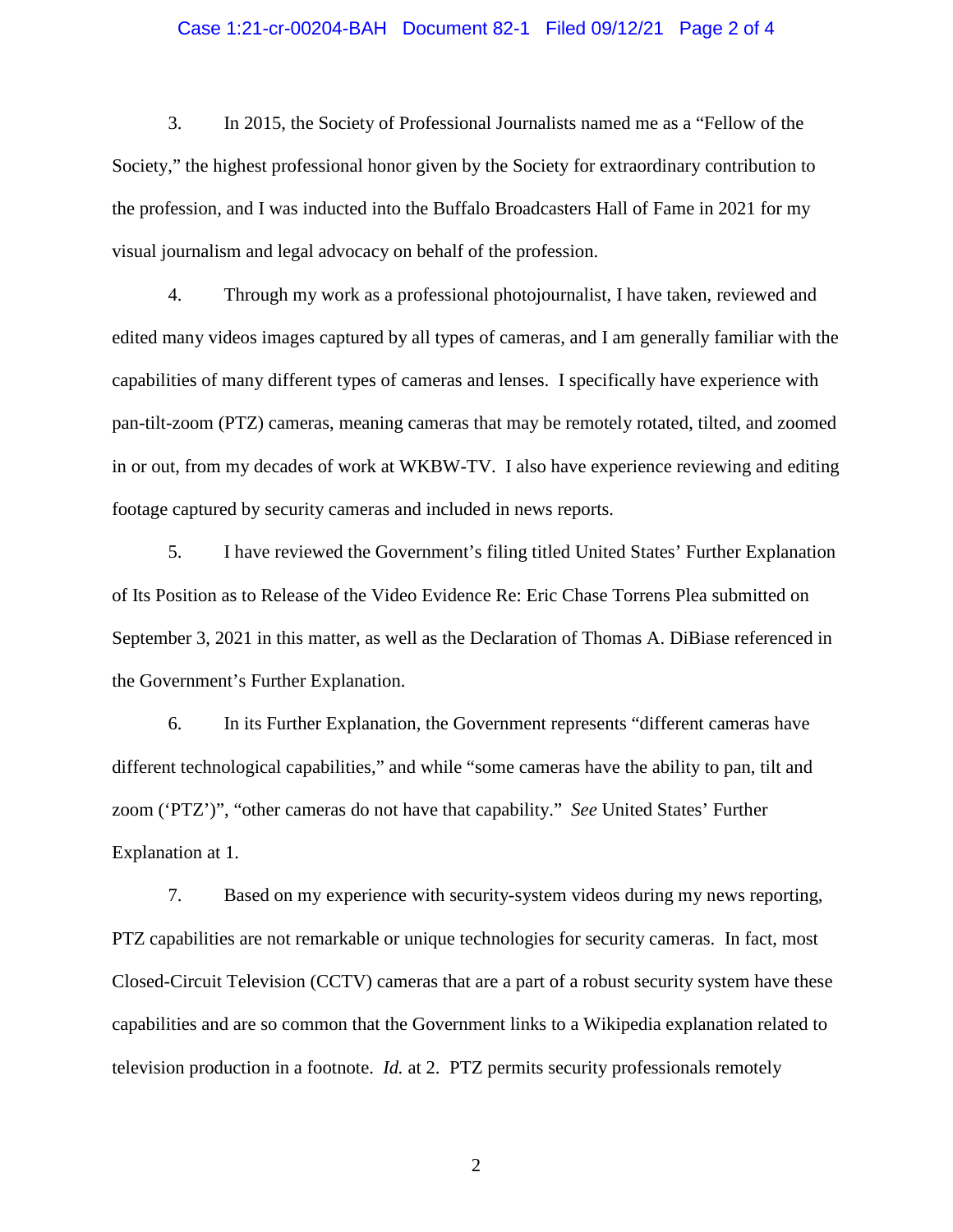#### Case 1:21-cr-00204-BAH Document 82-1 Filed 09/12/21 Page 3 of 4

monitoring the feed from a security system to follow and record individuals and events of interest. Because PTZ capability is widespread and common, it would not disclose sensitive security information for the public to know that CCTV cameras are in service in the heavily monitored Capitol building or how many of the cameras in the Capitol have PTZ capability.

8. Additionally, if the Government has specific concerns about any of the images captured by a PTZ camera in the Capitol, it can avoid disclosing this information by editing out the portions of video showing transitions that might reveal the PTZ capabilities of a particular camera. For example, if the video at one point is panned to the right or left, or tilted up or down, that portion of the video captured while the camera is moving could be deleted. Similarly, a camera's transition as it zooms in or widens out could be deleted so that only images from fixed fields of view are disclosed.

9. Further, based on my review of released Capitol CCTV footage now publicly available, it appears CCTV camera footage by default includes a visible time code and/or camera identifier, and that the Government sometimes removes or otherwise edits the videos so those do not appear on the publicly released footage. The Government may similarly edit the video to remove that visible information in order to avoid disclosure that others may use to determine what time and from which CCTV camera the video was captured.

10. The Government also expressed concerns regarding the "substantially different [ ] quality" of the videos in question, *Id.* at 3, and that those differences could be used to "gain valuable knowledge about the capabilities of the U.S. Capitol's CCTV system." *Id*. Once again, prior to release, those videos could be dubbed (copied) in such a way as to make them all appear of the same quality, thus allaying this concern.